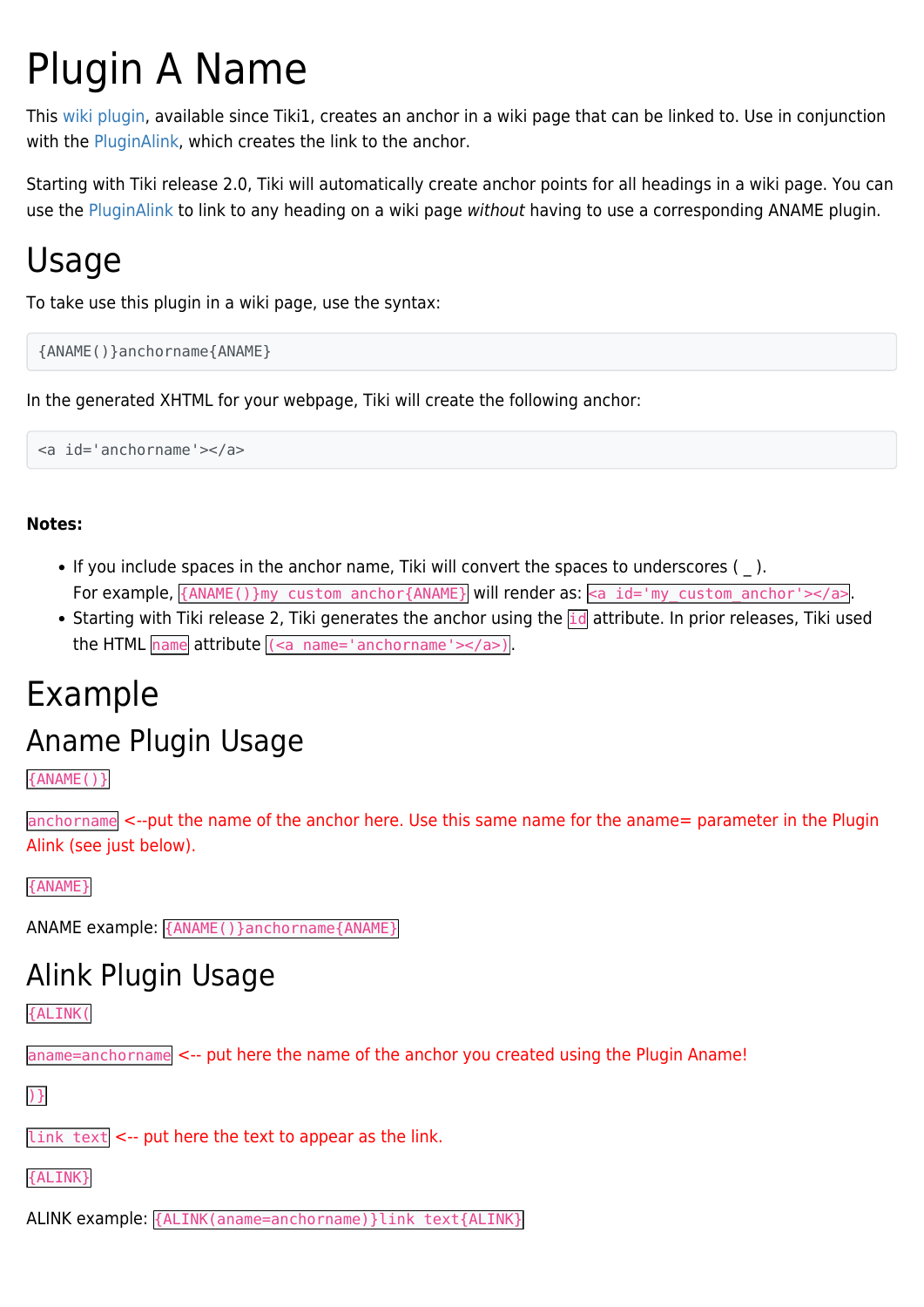#### or rather, I only work so

. . . . . . . . . . . . . . . .

. . . . . . . . . . . . . . .

. . . . . . .

ALINK example: -+{ALINK( aname="anchorname" pagename="wiki pagename")}link text{ALINK}+

#### Demonstration

To jump down to the anchor at the bottom of the page click [HERE](https://doc.tiki.org/PluginAname#myanchor). <-- Here is where I put the **ALINK** plugin in this page.

Here is a second [link](https://doc.tiki.org/PluginAname#myanchor) to the same anchor at the bottom of the page. Again, I used the **ALINK** plugin.